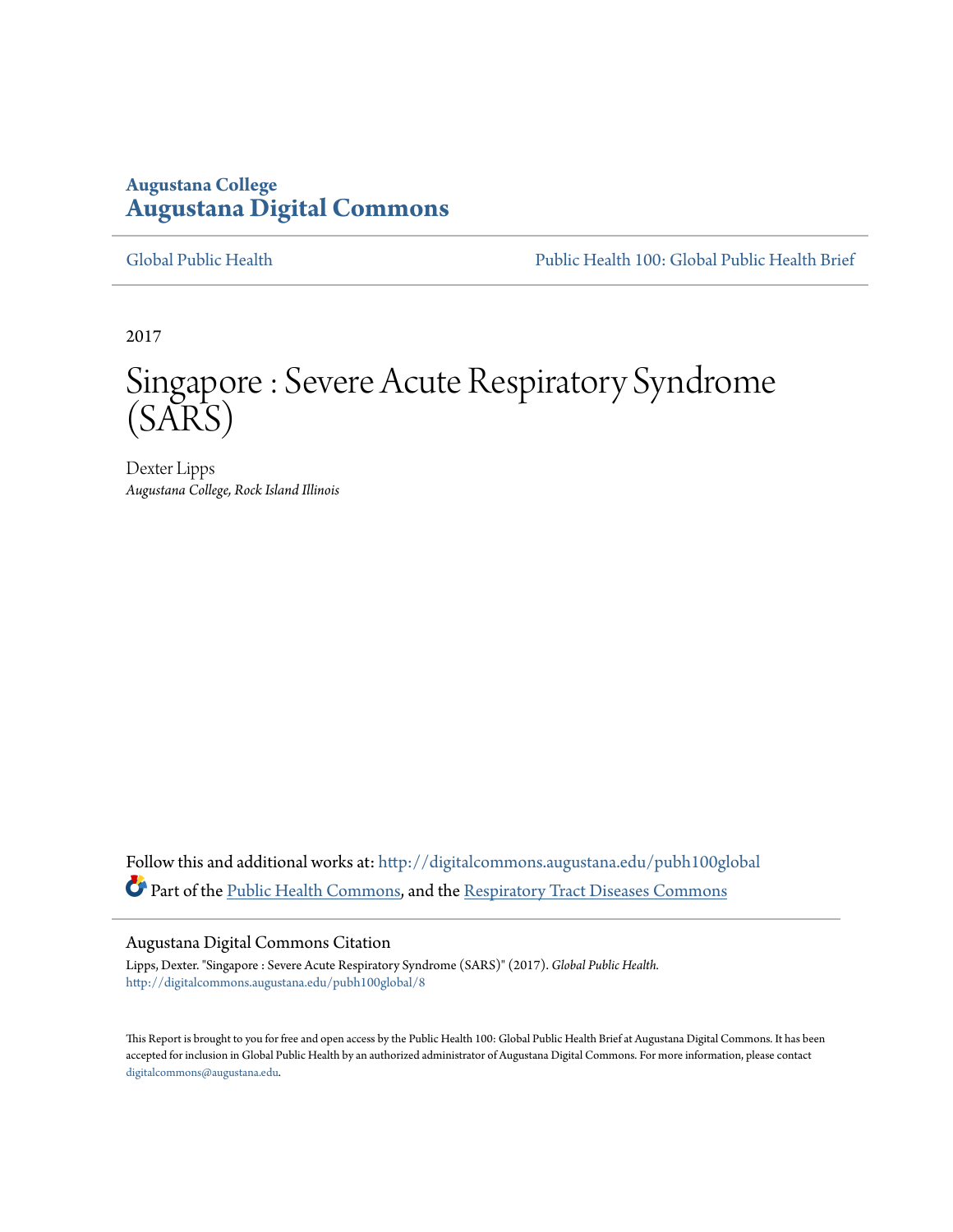#### **Demographics**

Singapore is an island-city nation located of the southern edge of Malaysia. Singapore has an estimated population of about 5,888,926 people in an area of less than 720 km<sup>2</sup> making it smaller than Rhode Island but has a larger population than Los Angeles. Its population is made of 74.3% Chinese, 13.3% Malay, 9.1% Indian, and 3.3% of the population is other ethnicities. A large number of the population identifies to some type of religion: 33.9% Buddhist, 11% Christian, 14% Muslim, 11.3% Taoism, and 5.2% Hindu while 16.4% do not practice any religion. Singapore is a parliamentary republic led by a prime minister and a president. The president is elected via a popular vote but is often seen as solely a ceremonial position. Singapore does not face many challenges either externally nor internally. It has one of the highest GDP of any developed country, its unemployment rate is around 2%, and it has fairly good foreign policy. It has had some border disputes with neighboring countries like Malaysia but steps have been made to resolve these conflicts ('The World Factbook: Singapore", 2017).

### **SARS Outbreak**

Singapore is a relatively healthy nation and its healthcare system is ranked among the highest in the world. That being said, there are a few public health issues that face the country, one of these being severe acute respiratory syndrome or SARS. SARS is a virus causing disease that results in pneumonia and nosocomial transmission which is when the patients are not correctly diagnosed and have the potential to then spread the disease (Severe Acute Respiratory SyndromeSingapore, 2003). In 2003, there was a major outbreak where 238 cases were observed and 33 deaths occurred (Chew, 2009). This is shown in the below figure as well as the total global outbreak of SARS in 2003.<br>SARS 2003: DEADLY VIRUS



Almost 41% of these infections were healthcare workers and 23.8% were family members.

## **Transmission**

SARS was brought into the country from three Singaporean women who were in Hong Kong (Chew, 2009). While two of them did not suffer any major complications, one of the women is credited with infecting 22 people. She was classified as a super spreader for infecting a large number of people, most of whom were healthcare workers. Infections were easily facilitated through the healthcare system due to the large number of people coming in and out of facilities like hospitals. Many of the healthcare workers themselves became super spreaders which helped in the rapid spread of the disease.